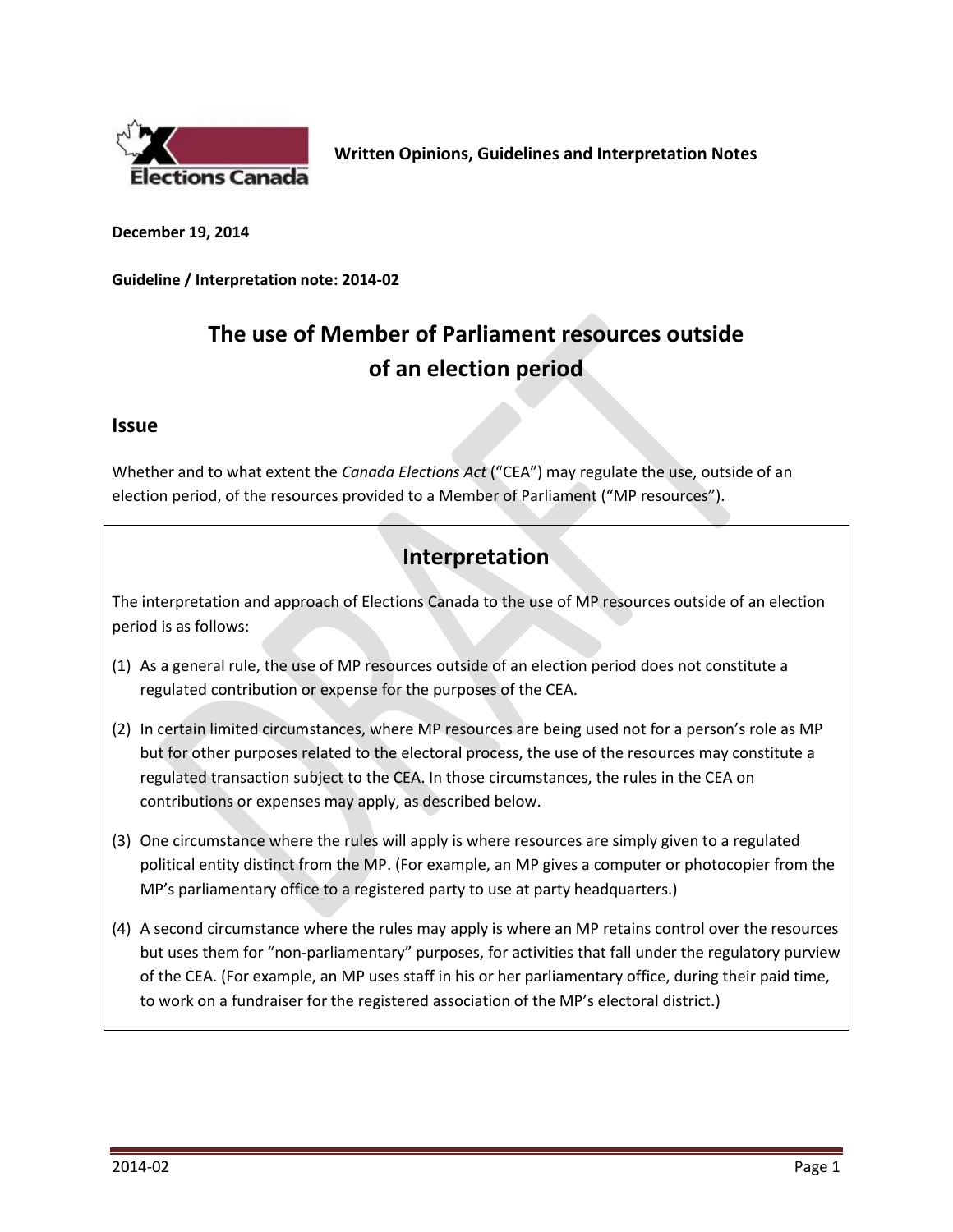(5) While the list of regulated activities should not be closed, the application of the CEA to the use of MP resources is restricted to situations where it is clear that the activity cannot reasonably be related to a parliamentary function. The simple fact that a resource is used in a partisan manner or to advance partisan interests is not sufficient to make it subject to the CEA.

The consequences of a finding that one of these non-parliamentary activities is regulated under the CEA include the following (depending on the particular facts):

- The value represented by the activity or resource may be treated as a non-monetary contribution from the MP to the recipient entity (party, association, nomination contestant or leadership contestant). A contribution is subject to the rules on individual contribution limits for the contributor, and to the rules on excessive contributions and reporting for the recipient entity.
- The value of the activity or resource may also be viewed as an expense that is regulated under the CEA. Political entities regulated under the CEA must report expenses. For some entities, the expenses are subject to limits.
- If an MP's use of parliamentary resources in another electoral district where a by-election is underway clearly benefits a regulated entity, is not related to a parliamentary function and is not clearly accepted or received by the benefiting entity, it may be treated as third party election advertising. Third party election advertising is subject to financial limits, and to registration and reporting requirements.
- In its role of administering the CEA and assessing compliance during audits, Elections Canada may ask political entities questions or request information from them if one of these scenarios comes to its attention. Where appropriate, the Chief Electoral Officer may request that a return be amended or updated to reflect the relevant contribution or expense.

## **Background**

Elections Canada has received several inquiries recently on the use of resources provided by law to MPs. In particular, there have been questions about whether the use of MP resources in specific situations **outside of an election period** is regulated under the CEA. The questions in each case were whether the activity was "parliamentary," whether it might constitute a contribution under the CEA, and what the implications might be of such a finding.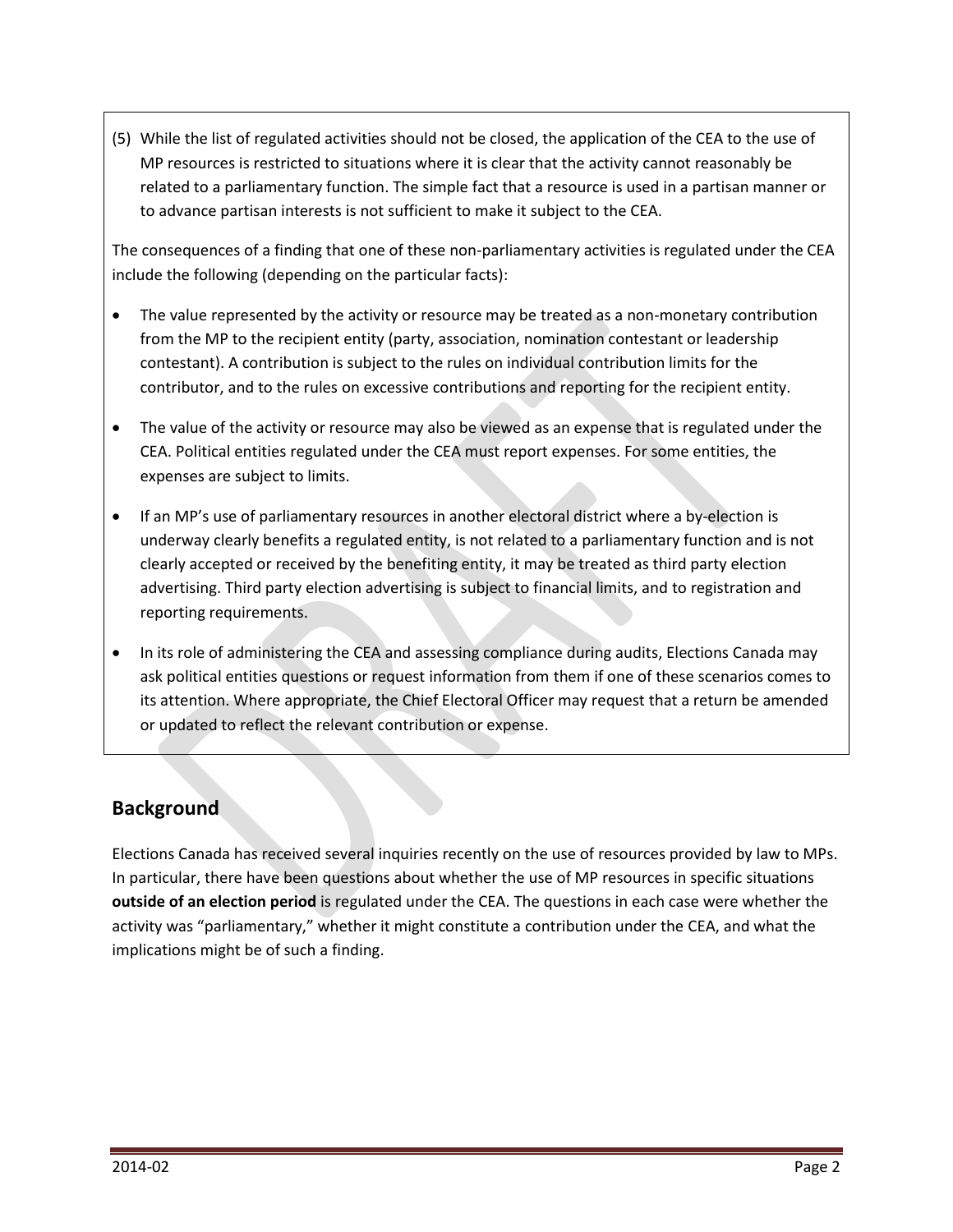### **Legal Framework**

The CEA deals with various activities related to the electoral process. The purpose of the CEA is distinct from that of the *Parliament of Canada Act* and the *Members By-law* under that Act.

Two concepts in the CEA are key to the discussion in this note. Those are "contribution" and "expense." Contributions are linked to both limits and reporting requirements. The notion of an "expense" breaks down into further categories, depending on which political entity or activity is in question. For example, a larger category of expense, for a candidate, is "electoral campaign expense." Expenses are subject to various types of reporting requirements and may be subject to limits as well. Some of these terms have legal definitions. Interpreting and applying these concepts is important.

Under the CEA:

- Only an individual may make a contribution.
- A contribution is monetary or non-monetary. A monetary contribution is an amount of money provided that is not repayable. A non-monetary contribution is the commercial value of a service, other than volunteer labour, or of property or of the use of property or money to the extent that they are provided without charge or at less than their commercial value. The term "commercial value" has a legal definition.
- There are controls on who may receive a contribution for the recipient entity.
- There are limits on the amounts that may be contributed, which vary depending on the entity and time period.
- Ineligible or excessive contributions that are received must be either returned or paid to the Receiver General, as specified in the CEA.
- Contributions must be reported to Elections Canada.
- There are limits on the amounts that candidates and registered parties may incur in election expenses, and limits on nomination contestants' campaign expenses.
- There are limits on the amounts that a third party may incur in election advertising expenses.
- Expenses regulated under the CEA must be reported to Elections Canada. Reporting requirements apply to election expenses and electoral campaign expenses of a candidate, election expenses of a registered party, campaign expenses of leadership and nomination contestants, election advertising expenses of a registered third party, and annual financial statements (which include expenses) of a registered party or electoral district association.

Non-compliance in any of these areas may, on the Chief Electoral Officer's instruction, be the subject of audit and administrative action by Elections Canada or of a referral to the Commissioner of Canada Elections.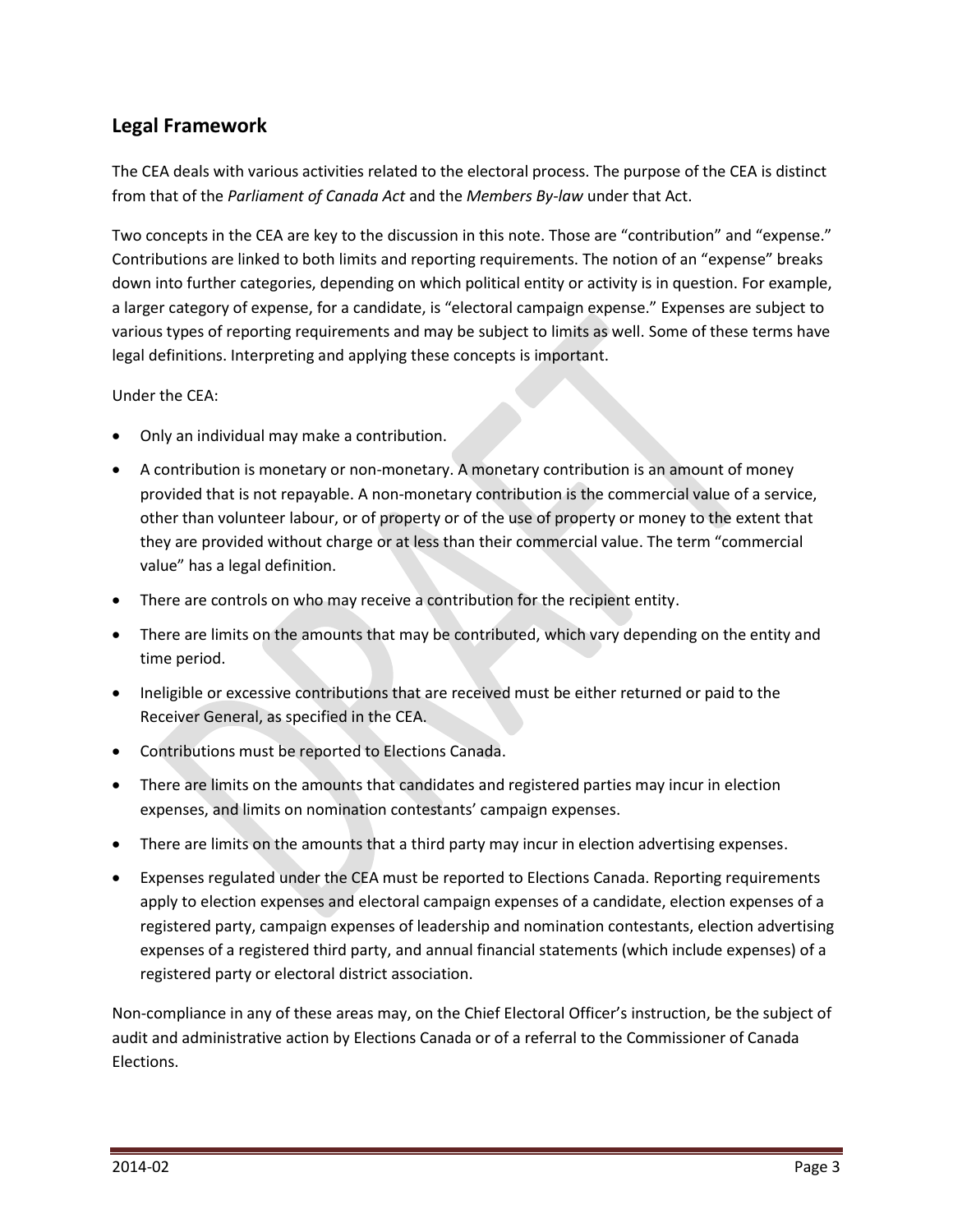### **Considerations**

#### **a. Elections Canada has dealt with similar issues related to MP resources used during an election period**

Elections Canada has addressed similar issues in relation to householders and other advertising transmitted by MPs during an election period. Over time and with the benefit of different fact situations, it was possible to establish criteria to guide the application of the CEA in those situations. The discussion below illustrates the difficulties in arriving at an overall approach, and the overlap between parliamentary and electoral activities.

MPs are permitted by the terms of the *Members By-law* to print up to four "householders" per year using their MP office budget. One privilege that the *Canada Post Corporation Act* (not the By-law) provides to MPs is a free postage benefit allowing a Member of the House of Commons to send up to four mailings of printed matter without further address than "householder," "boxholder," "occupant" or "resident." These are commonly called householders.

Under the *Canada Post Corporation Act*, these privileges for MPs begin on the day that the Chief Electoral Officer gives notice of their election and end 10 days after the day they cease to be MPs.

Elections Canada has considered the question of how the exercise of these privileges may raise questions of application of the CEA. Prior to 2000, the agency reviewed proposed householders that MPs intended to send out after the issue of the writs. This review was intended to determine if the householder would "directly promote" the MP, and thus be an election expense. In 2000, Elections Canada informed the House of Commons that it would no longer be engaging in this review. Instead, the agency adopted its present position on householders sent out during the election period. That position is stated in the current *Political Financing Handbook for Candidates and Official Agents* (March 2014):

A Member of Parliament who is running as a candidate in an election might issue a householder during the election period. This is an election expense and if not paid by the campaign a non-monetary contribution from the elected Member.

If a householder is in transit on the day the election is called and the candidate does not have the ability to stop the delivery, it will not be considered an election expense even though the actual delivery will take place during the election period. (40)

For a fixed-date election, any householder distributed in the 36 days before election day will be considered an election expense.

The basis for this position is that a document sent out by an MP during an election period is inevitably going to be promotional. As a result, a householder sent out during an election will always be a contribution or election expense. The action of the MP (candidate) in causing it to be sent is sufficient to find that the contribution has been received for the campaign. This position persists despite the 10-day period mentioned in the *Canada Post Corporation Act*.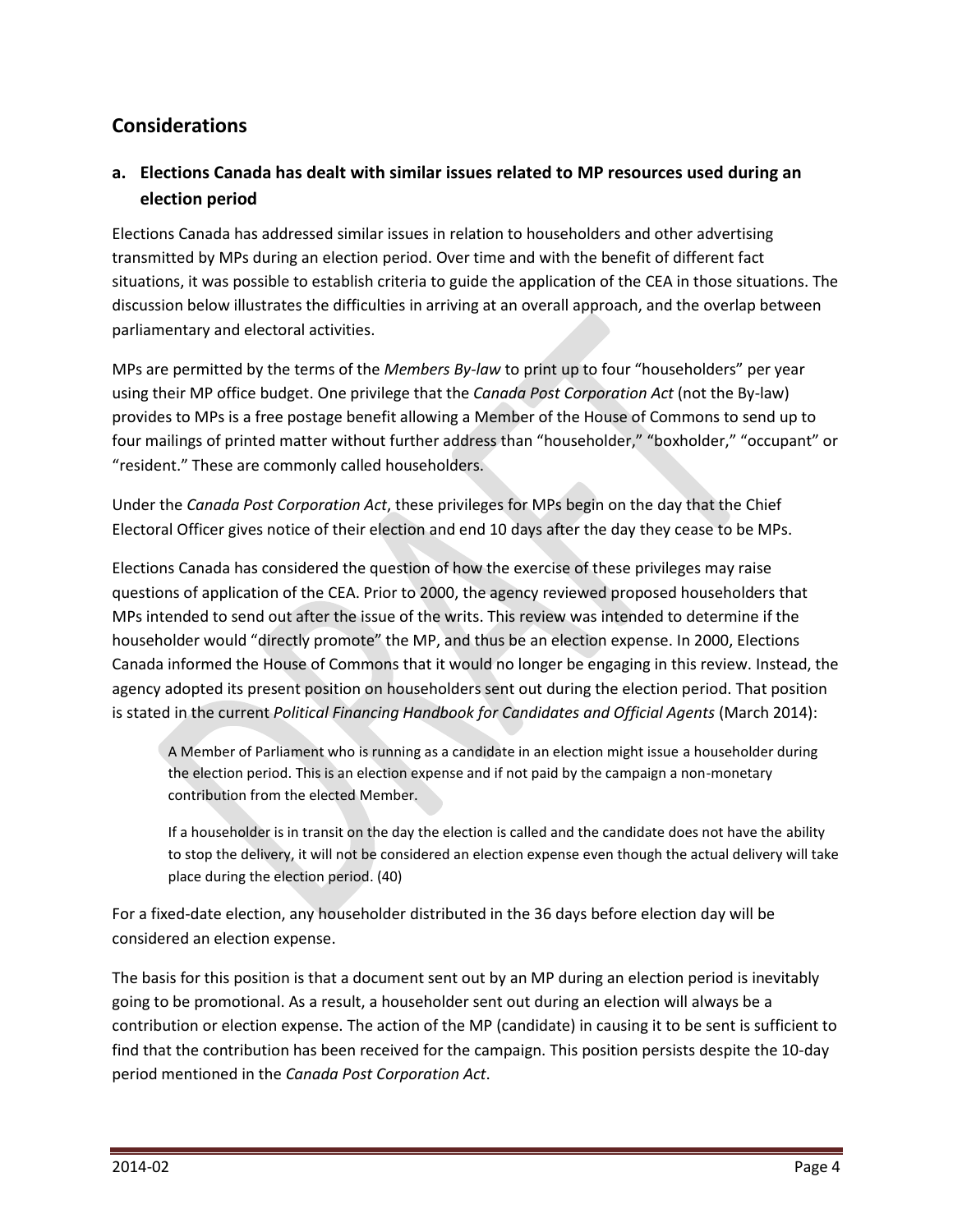The Board of Internal Economy of the House of Commons has established a position complementary to that of Elections Canada. If an MP's householder will be sent out during an election period and the timing is such that it could be stopped, the MP is asked to sign a form expressly directing that the printing and mailing proceed.

Elections Canada's approach effectively treats the householder that is intentionally sent during an election period in the same way as other mailed campaign advertising that is an election expense. It also has the consequence that the MP (now candidate) may become the contributor of a non-monetary contribution to his or her campaign of the value represented by the householder, since the MP had control of the resources used to conduct the mailing. This would be subject to the candidate's individual contribution limit. Alternatively, Elections Canada has accepted that if the cost associated with the householder is paid from campaign funds, it is an election expense but not a contribution from the candidate.

The House of Commons has provided direction for MPs on their use of resources during an election in the *Members' Allowances and Services Manual*, in the chapter "Dissolution of Parliament."

Elections Canada has taken similar positions on other resources given to MPs that are used or that continue in place during an election period. For example, some or all of the costs related to MP websites, billboards, advertising and greeting cards that are paid from an MP's office budget constitute election expenses if used or continued during the election period. Elections Canada acknowledges that it is not always the full cost or value of continued MP communication that will become an election expense for the candidate during an election. The agency has accepted that the total cost of a permanent billboard designed to last for the MP's term is not the appropriate measure of the election expense where that billboard remains in place during an election as election advertising. It has accepted as reasonable the value of a "functionally equivalent" but temporary sign, in keeping with the short election period.

#### **b. Materials used outside of an election period do not usually raise issues under the**  *Canada Elections Act*

Over the years, Elections Canada has received many complaints about material such as householders, perceived to be partisan advertising, sent outside of the election period. Complainants generally see this as campaigning outside of an election and say it should be prohibited. In responding, the agency has explained that such communications are not election advertising or election expenses, as a key element of both concepts is activity that occurs during an election period. (See the definitions of "election expense" at section 407 and "election advertising" at section 319.) Therefore, Elections Canada has informed the complainants that such mailings are not regulated under the CEA.

A different but related question is whether householders sent outside of the election period might constitute an "electoral campaign expense" – that is, an "expense reasonably incurred as an incidence of the election" – and a concomitant contribution. This wider category of expense includes more than "election expenses" and is not limited to goods or services used during the election period. An "electoral campaign expense" that is not an "election expense" is not subject to a limit.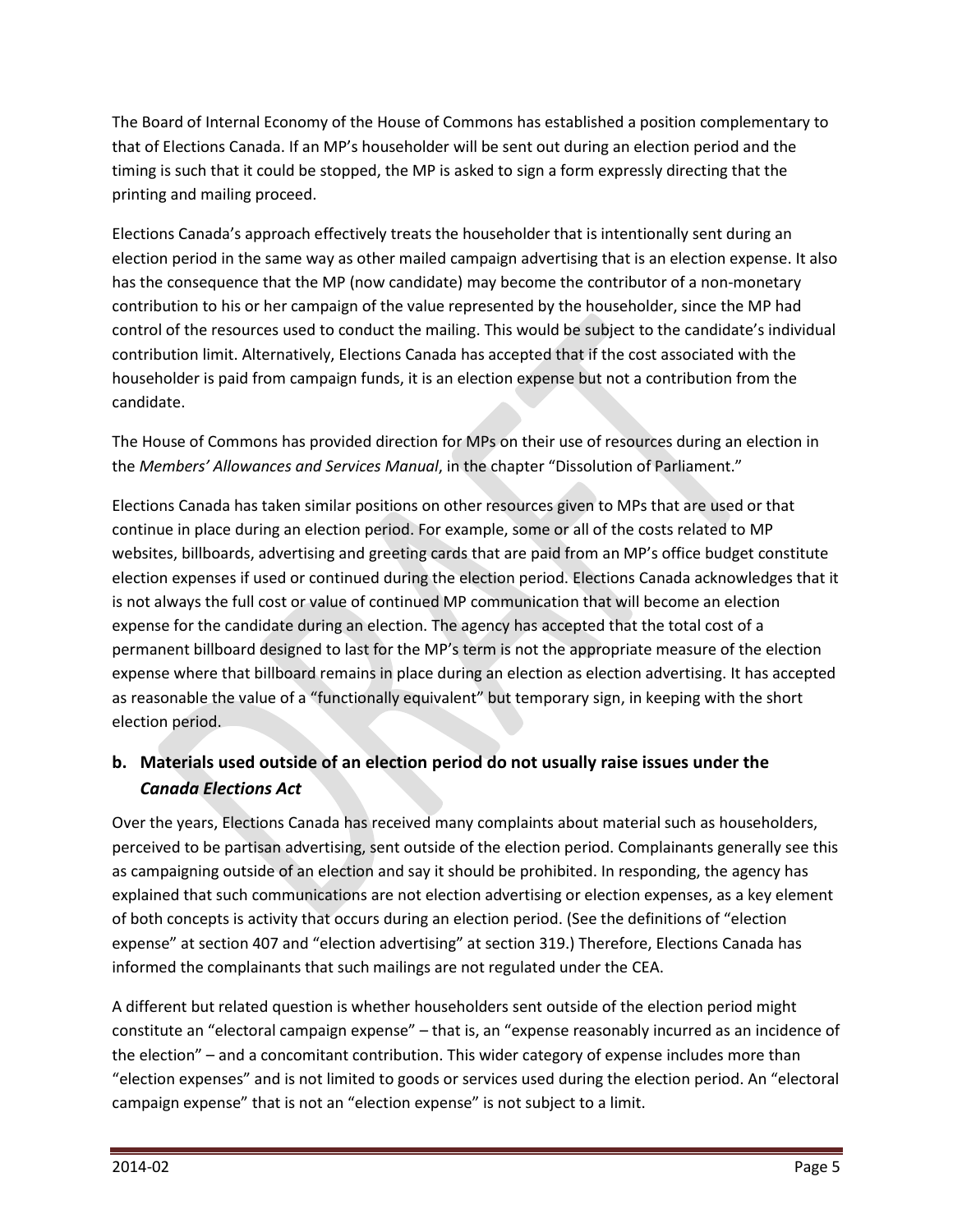Elections Canada's view is that the expenses for these householders were incurred not as an incidence of any election, but as an incidence of the MP's functions. A person who owns a shoe store and promotes his or her business, then subsequently becomes a candidate, has not been incurring electoral campaign expenses from the shoe store promotion. By the same token, a person who is an MP is not incurring an electoral campaign expense in performing his or her job as MP.

#### **c. Democratic values must be considered: the role of an MP, neutrality of Elections Canada and role of Parliament**

There are several reasons to be wary of attempting to broadly apply the CEA to the use of MP resources outside of an election period.

Elections Canada acknowledges that much of what MPs do as MPs, and for which they receive resources, overlaps with what candidates do to promote themselves before and during the election period. The CEA should not be interpreted in a manner that interferes with parliamentary functions, even if those functions are performed in a partisan manner. Outside of an election period, the agency has been, and will continue to be, very wary of bringing MP resources within the scope of the CEA or being seen as interfering in matters internal to Parliament.

In law, it will be difficult to make the argument that the MP is using the resources as an incidence of a campaign rather than as an incidence of his or her duties as an MP. Given that MP duties are not fully defined, an MP will likely almost always be able to make a convincing argument that the use of resources outside of an election period is for a reason other than a campaign.

The actions of an elected MP in communicating with electors are at the heart of Canada's democracy, and at the heart of parliamentary privilege. An interpretation of the CEA that infringes on the capacity of MPs to perform their role as they see fit, and that treats these parliamentary activities as an offence, is at odds with the country's parliamentary tradition. It would draw Elections Canada into difficult, if not impossible, attempts to distinguish acceptable MP conduct that is not subject to the CEA from partisan activity that is.

The House of Commons, through the Board of Internal Economy, regulates and controls the use of resources provided to MPs under the *Members By-law*, made pursuant to the *Parliament of Canada Act*. The By-law contains restrictions on the use of the "funds, goods, services and premises provided by the House of Commons to a Member under the *Parliament of Canada Act*." These resources are listed in Part 2 of the By-law. They include a parliamentary and a constituency office, office furniture and equipment, printing services (except specified items related to partisan or election activities), administration of the free mailing privileges, and computer and telecommunications services and support. The By-law also deals with the office budget; it lists the expenditures for which it may be used, including paying employees and purchasing office supplies. The By-law states that MP resources provided under the *Parliament of Canada Act* may be used for parliamentary functions, which are expressly defined as including certain "partisan" activities. However, other "partisan" activities are not permitted.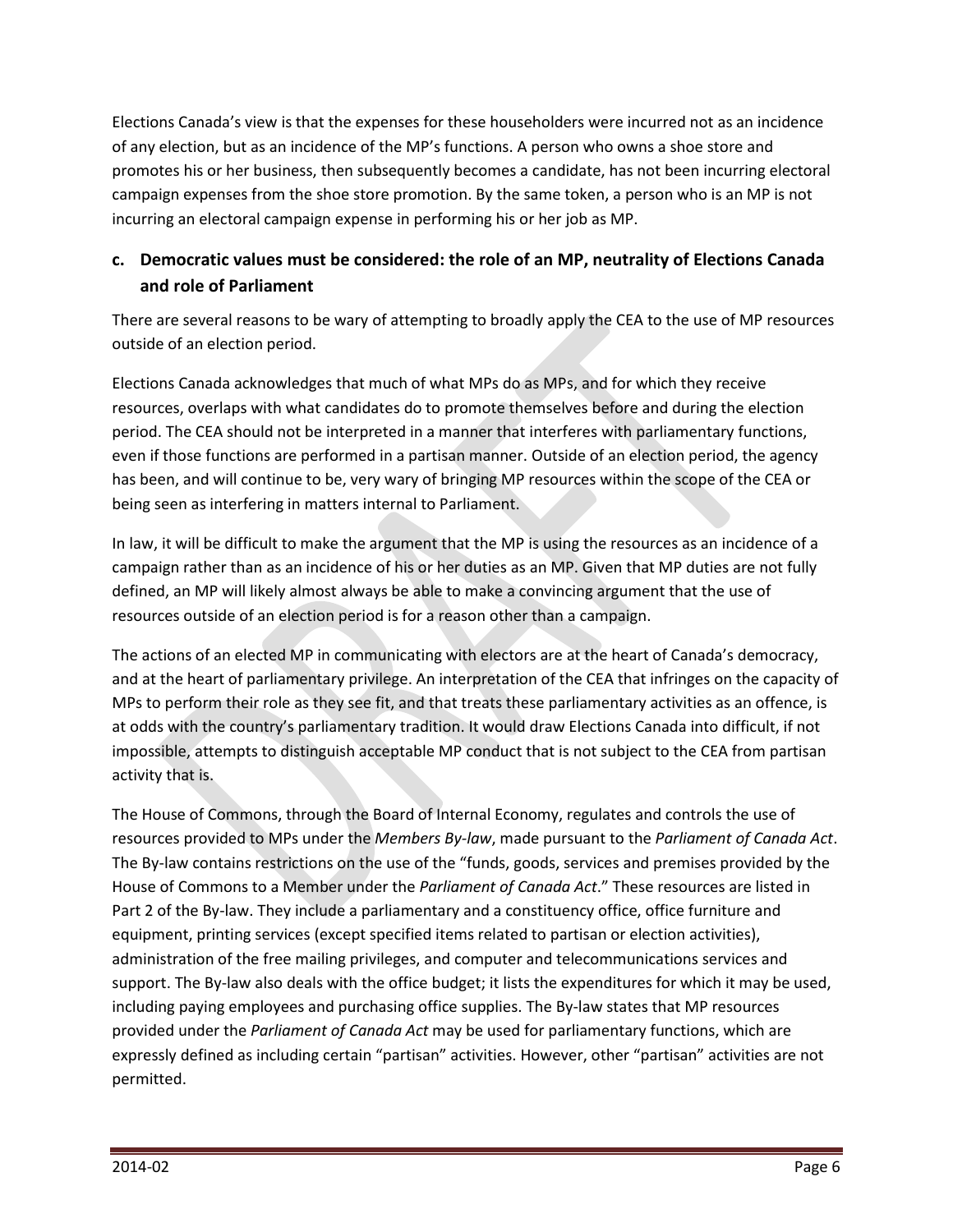The Board's rules are useful as information, and provide guidance on what is "parliamentary" and what is not, but they must be used with caution. They assist with Elections Canada's interpretation, but should not guide it. They do signal that there are a forum and a statute, distinct from Elections Canada and the CEA, that govern the use of MP resources.

#### **d. The** *Canada Elections Act* **should apply to the use of some parliamentary resources outside of an election period**

There may be some exceptional cases where the CEA will apply to the use of MP resources outside of an election period. This is so where it is clear that the activity cannot reasonably be related to a parliamentary function.

The first general situation is where an MP simply gives or donates his or her parliamentary resources to an entity that is regulated by the CEA, such as a registered party or registered electoral district association. This will be most evident when it is an entity to which the MP, in his or her role as MP, does not have a direct business or administrative connection (e.g. the registered party, or another candidate's campaign). For example, an MP gives a computer or photocopier from the MP's parliamentary office to a registered party to use at party headquarters. In this situation, the MP may be making a contribution by giving control over the resources to the other entity, assuming there is evidence that the other entity has accepted the contribution.

The second general situation is where an MP uses his or her parliamentary resources to benefit a regulated entity (including himself or herself as a candidate, nomination contestant or leadership contestant). In this situation, the MP is directing that the parliamentary resources be used for a purpose that is essentially electoral or contest-related only, and that has no connection to his or her duties as MP. For example, an MP uses staff in his or her parliamentary office, during their paid time, to work on a fundraiser for the registered association of the MP's electoral district.

In both situations, the determination will be largely fact-specific. However, the second situation requires an intermediate analysis: When is an MP's use of resources considered to be for purposes unrelated to the functions of an MP, but instead for purposes that fall under the CEA?

In Elections Canada's interpretation, an MP may be making a contribution to a campaign or other regulated entity, assuming there is evidence of the contribution being accepted, where the MP uses or provides parliamentary resources to conduct the following types of activity:

- (1) The solicitation of membership in a registered party or association
- (2) The solicitation of contributions for an entity regulated under the CEA
- (3) The organization of a meeting for the purposes of the entity or campaign (e.g. organization of an association's executive meeting, a party convention, or a campaign team meeting for an election or a nomination or leadership contest)